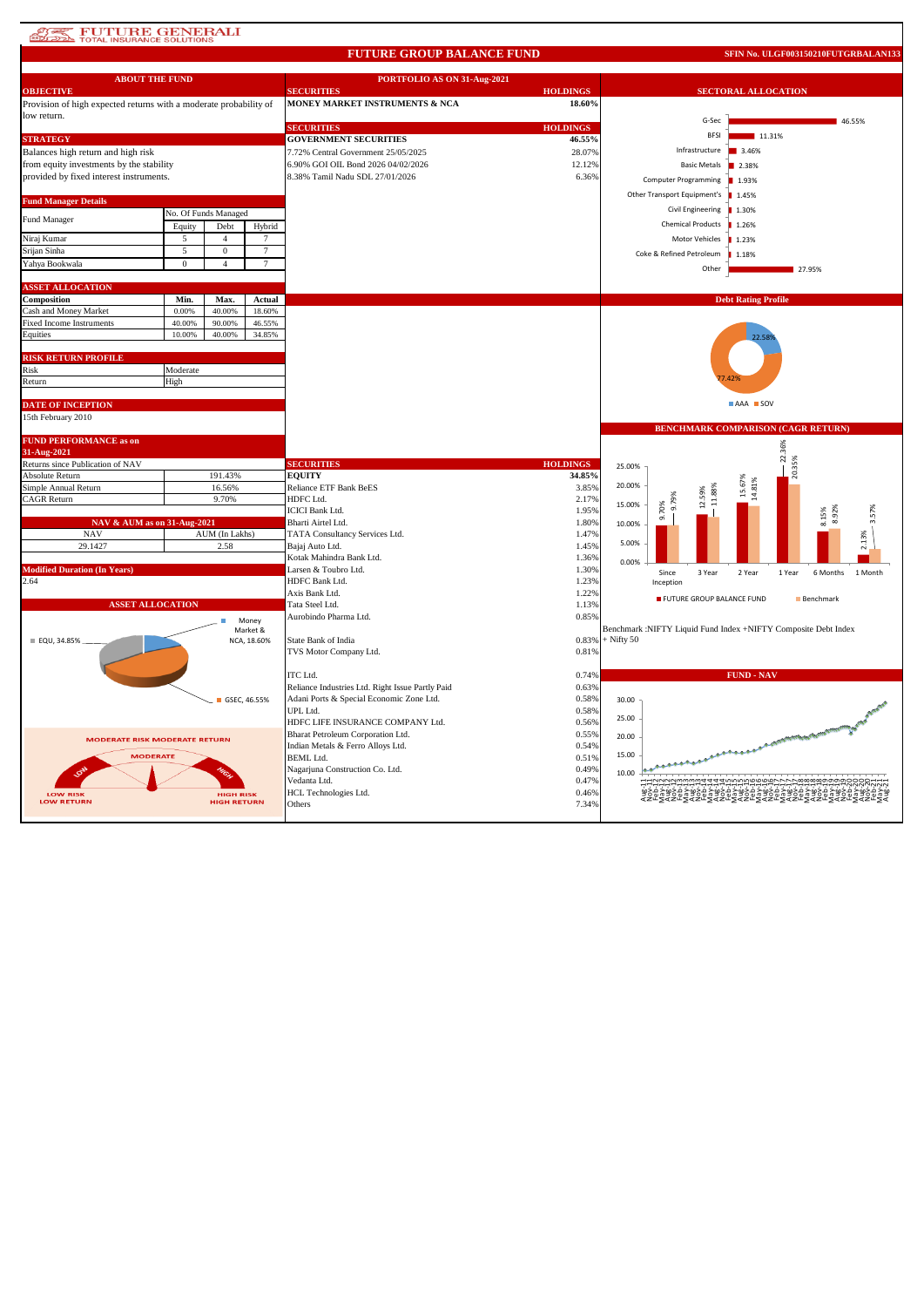## **SUTTURE GENERALI**

#### **GROUP INCOME FUND**

**SFIN No. ULGF005010118GRPINCFUND133**

| <b>ABOUT THE FUND</b>                                                  |                  |                      |                | PORTFOLIO AS ON 31-Aug-2021                                   |                 |                                                           |  |  |
|------------------------------------------------------------------------|------------------|----------------------|----------------|---------------------------------------------------------------|-----------------|-----------------------------------------------------------|--|--|
| <b>OBJECTIVE</b>                                                       |                  |                      |                | <b>SECURITIES</b>                                             | <b>HOLDINGS</b> | <b>SECTORAL ALLOCATION</b>                                |  |  |
| This fund aims to provide stable returns by investing inassets with    |                  |                      |                | MONEY MARKET INSTRUMENTS & NCA                                | 2.10%           |                                                           |  |  |
| relatively low to moderate level of risk. Thefund will invest in fixed |                  |                      |                |                                                               |                 |                                                           |  |  |
| income securities such as Govt. Securities, Corporate Bonds & any      |                  |                      |                | <b>SECURITIES</b>                                             | <b>HOLDINGS</b> | 73.94%<br>G-Sec                                           |  |  |
| other fixed incomeinvestments along with Money Market                  |                  |                      |                | <b>GOVERNMENT SECURITIES</b>                                  | 73.94%          |                                                           |  |  |
| Instruments for liquidity.                                             |                  |                      |                | 4.48% Gsec 2023 02/11/2023                                    | 13.80%          | 13.87%<br><b>BFS</b>                                      |  |  |
|                                                                        |                  |                      |                | 6.84% Gsec 2022 19/12/2022                                    | 13.33%          |                                                           |  |  |
|                                                                        |                  |                      |                | 6.87% Maharashtra SDL 2033 19/05/2033                         | 10.96%          |                                                           |  |  |
| <b>Fund Manager Details</b>                                            |                  |                      |                | 7.11% GUJARAT SDL 2031 17/03/2031                             | 9.34%           | Infrastructure<br>8.11%                                   |  |  |
| Fund Manager                                                           |                  | No. Of Funds Managed |                | 0% CS 12 DEC 2029 12/12/2029                                  | 6.67%           |                                                           |  |  |
|                                                                        | Equity           | Debt                 | Hybrid         | 6.86% Maharashtra SDL 2032 02/06/2032                         | 5.46%           |                                                           |  |  |
| Niraj Kumar                                                            | 5                | $\overline{4}$       | $\overline{7}$ | 0% CS 17 DEC 2027 17/12/2027                                  | 4.98%           | Housing<br>1.99%                                          |  |  |
| Yahya Bookwala                                                         | $\boldsymbol{0}$ | $\overline{4}$       | $\tau$         | 6.78% Maharashtra SDL 2031 25/05/2031                         | 4.56%           |                                                           |  |  |
|                                                                        |                  |                      |                | 6.90% GOI OIL Bond 2026 04/02/2026                            | 2.87%           |                                                           |  |  |
| <b>ASSET ALLOCATION</b>                                                |                  |                      |                | 8% GOI Oil Bond 2026 23/03/2026                               | 1.99%           | Other<br>2.10%                                            |  |  |
| Composition                                                            | Min.             | Max.                 | Actual         |                                                               |                 |                                                           |  |  |
| Cash and Money Market                                                  | 0.00%            | 40.00%               | 2.10%          |                                                               |                 |                                                           |  |  |
| <b>Fixed Income Instruments</b>                                        | 60.00%           | 100.00%              | 97.90%         | <b>SECURITIES</b>                                             | <b>HOLDINGS</b> | <b>Debt Rating Profile</b>                                |  |  |
| Equities                                                               | 0.00%            | 0.00%                | 0.00%          | <b>CORPORATE DEBT</b>                                         | 23.96%          |                                                           |  |  |
|                                                                        |                  |                      |                | 7.75% L&T Finance Ltd. 2025 10/07/2025                        | 7.77%           |                                                           |  |  |
| <b>RISK RETURN PROFILE</b>                                             |                  |                      |                | 8.60 Rural Electrification Corporation Ltd. GOI 08/03/2029    | 6.15%           |                                                           |  |  |
| Risk                                                                   | Low To Moderate  |                      |                | 8.67% Tata Capital Financial Services Ltd. 2025               | 6.10%           |                                                           |  |  |
| Return                                                                 | High             |                      |                | 8.05% Housing Development Finance Corporation Ltd. 22/10/2029 | 1.99%           |                                                           |  |  |
|                                                                        |                  |                      |                | 8.45% SIKKA PORTS & TERMINALS LTD (Previous RPTL) 2023        | 1.96%           |                                                           |  |  |
| <b>DATE OF INCEPTION</b>                                               |                  |                      |                |                                                               |                 |                                                           |  |  |
| 31st March 2019                                                        |                  |                      |                |                                                               |                 |                                                           |  |  |
|                                                                        |                  |                      |                |                                                               |                 | AAA SOV                                                   |  |  |
| <b>FUND PERFORMANCE as on</b>                                          |                  |                      |                |                                                               |                 |                                                           |  |  |
| 31-Aug-2021                                                            |                  |                      |                |                                                               |                 | BENCHMARK COMPARISON (CAGR RETURN)                        |  |  |
| Returns since Publication of NAV                                       |                  |                      |                |                                                               |                 |                                                           |  |  |
| Absolute Return                                                        |                  | 31.32%               |                |                                                               |                 |                                                           |  |  |
| Simple Annual Return                                                   | 12.93%           |                      |                |                                                               |                 | 14.00%                                                    |  |  |
| CAGR Return                                                            |                  | 11.91%               |                |                                                               |                 |                                                           |  |  |
|                                                                        |                  |                      |                |                                                               |                 | 12.00%                                                    |  |  |
| NAV & AUM as on 31-Aug-2021                                            |                  |                      |                |                                                               |                 | 10.00%                                                    |  |  |
| <b>NAV</b>                                                             |                  | AUM (In Lakhs)       |                |                                                               |                 | 8.00%                                                     |  |  |
| 13.1321                                                                |                  | 544.83               |                |                                                               |                 | 4.42%<br>6.00%                                            |  |  |
|                                                                        |                  |                      |                |                                                               |                 | 4.00%                                                     |  |  |
| <b>Modified Duration (In Years)</b>                                    |                  |                      |                |                                                               |                 | 2.00%                                                     |  |  |
| 4.64                                                                   |                  |                      |                |                                                               |                 |                                                           |  |  |
|                                                                        |                  |                      |                |                                                               |                 | 0.00%<br>Since<br>2 Year<br>6 Months<br>1 Month<br>1 Year |  |  |
| <b>ASSET ALLOCATION</b>                                                |                  |                      |                |                                                               |                 | Inception                                                 |  |  |
|                                                                        |                  |                      |                |                                                               |                 |                                                           |  |  |
| m.<br>Money<br>Market &                                                |                  |                      |                |                                                               |                 | FUTURE GROUP INCOME FUND<br>Benchmark                     |  |  |
| NCA, 2.10%                                                             |                  |                      |                |                                                               |                 |                                                           |  |  |
|                                                                        |                  |                      |                |                                                               |                 | Benchmark : NIFTY Composite Debt Index                    |  |  |
|                                                                        |                  |                      | NCD, 23.96%    |                                                               |                 |                                                           |  |  |
|                                                                        |                  |                      |                |                                                               |                 |                                                           |  |  |
| GSEC<br>73.94%                                                         |                  |                      |                |                                                               |                 |                                                           |  |  |
|                                                                        |                  |                      |                |                                                               |                 |                                                           |  |  |
|                                                                        |                  |                      |                |                                                               |                 |                                                           |  |  |
|                                                                        |                  |                      |                |                                                               |                 | <b>FUND - NAV</b>                                         |  |  |
| <b>MODERATE RISK MODERATE RETURN</b>                                   |                  |                      |                |                                                               |                 |                                                           |  |  |
|                                                                        |                  |                      |                |                                                               |                 |                                                           |  |  |
| <b>MODERATE</b>                                                        |                  |                      |                |                                                               |                 | 15.00                                                     |  |  |
|                                                                        |                  |                      |                |                                                               |                 | 14.00                                                     |  |  |
|                                                                        |                  |                      |                |                                                               |                 | 13.00                                                     |  |  |
| <b>LOW RISK</b>                                                        |                  | <b>HIGH RISK</b>     |                |                                                               |                 | 12.00                                                     |  |  |
| <b>LOW RETURN</b>                                                      |                  | <b>HIGH RETURN</b>   |                |                                                               |                 | 11.00                                                     |  |  |
|                                                                        |                  |                      |                |                                                               |                 |                                                           |  |  |
|                                                                        |                  |                      |                |                                                               |                 | 10.00                                                     |  |  |
|                                                                        |                  |                      |                |                                                               |                 |                                                           |  |  |
|                                                                        |                  |                      |                |                                                               |                 |                                                           |  |  |
|                                                                        |                  |                      |                |                                                               |                 |                                                           |  |  |
|                                                                        |                  |                      |                |                                                               |                 |                                                           |  |  |
|                                                                        |                  |                      |                |                                                               |                 |                                                           |  |  |
|                                                                        |                  |                      |                |                                                               |                 |                                                           |  |  |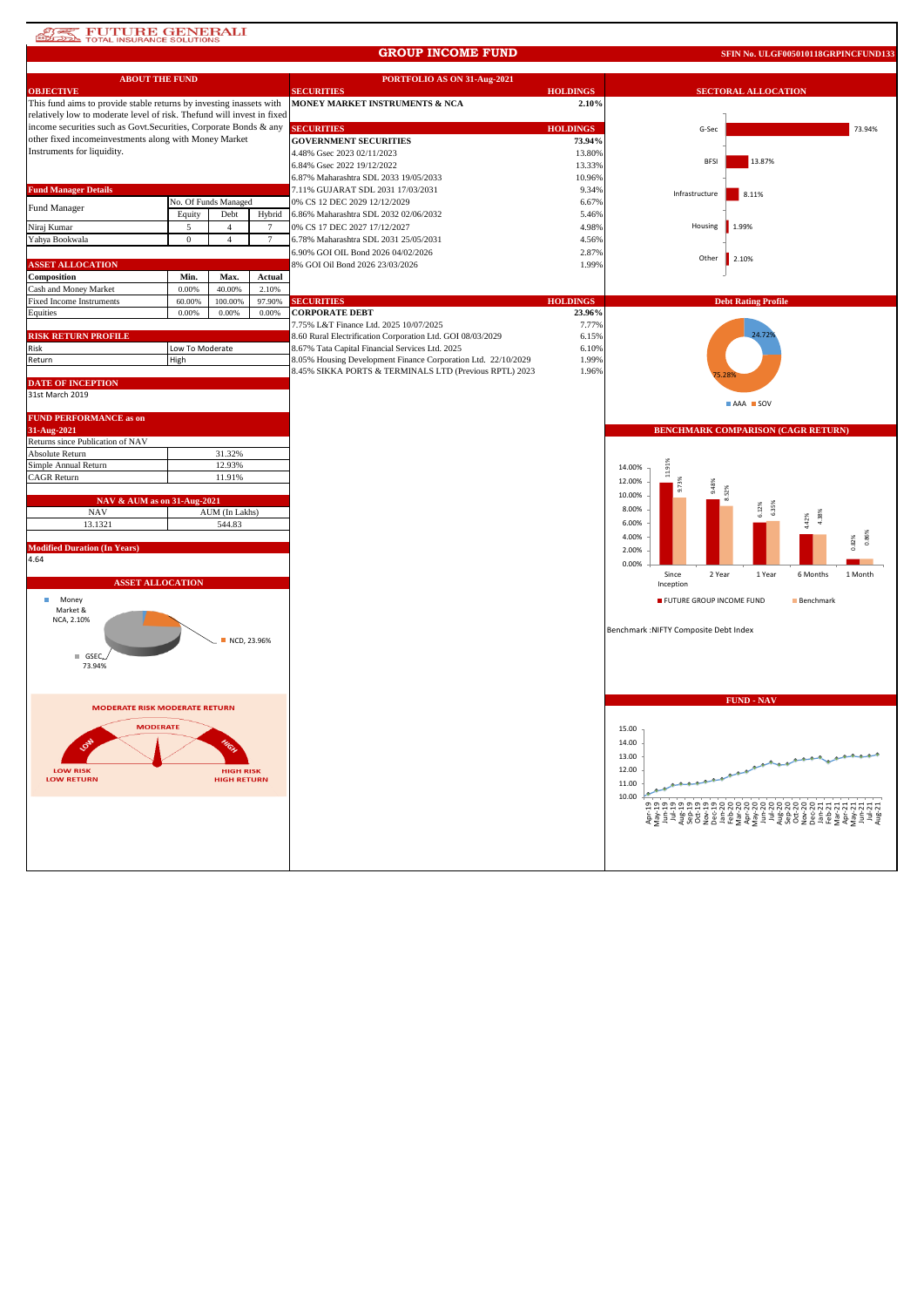### **STE FUTURE GENERALI**

#### **FUTURE GROUP SECURE FUND**

**SFIN No. ULGF007010118GRPSECFUND133**

|                                                                           | <b>ABOUT THE FUND</b>   |                      |                              | PORTFOLIO AS ON 31-Aug-2021                                                               |                 |                                                  |                                           |  |
|---------------------------------------------------------------------------|-------------------------|----------------------|------------------------------|-------------------------------------------------------------------------------------------|-----------------|--------------------------------------------------|-------------------------------------------|--|
| <b>OBJECTIVE</b>                                                          |                         |                      |                              | <b>SECURITIES</b>                                                                         | <b>HOLDINGS</b> | <b>SECTORAL ALLOCATION</b>                       |                                           |  |
| This fund aims to provide progressive returns comparedto fixed income     |                         |                      |                              | MONEY MARKET INSTRUMENTS & NCA                                                            | 4.39%           |                                                  |                                           |  |
| instruments by taking a low exposure to highrisk assets like equity. Fund |                         |                      |                              |                                                                                           |                 | G-Sec                                            | 54.03%                                    |  |
| aims to provide stable returndue to high exposure to Fixed Income         |                         |                      |                              | <b>SECURITIES</b>                                                                         | <b>HOLDINGS</b> | <b>BFSI</b>                                      | 17.70%                                    |  |
| instruments whilegenerating additional return through small exposure to   |                         |                      |                              | <b>GOVERNMENT SECURITIES</b>                                                              | 54.03%          | Infrastructure                                   | 9.12%                                     |  |
| equity.                                                                   |                         |                      |                              | 6.84% Gsec 2022 19/12/2022                                                                | 13.91%          | Housing                                          | 4.33%                                     |  |
| <b>Fund Manager Details</b>                                               |                         |                      |                              | 6.87% Maharashtra SDL 2033 19/05/2033                                                     | 10.48%          |                                                  |                                           |  |
|                                                                           |                         | No. Of Funds Managed |                              | 4.48% Gsec 2023 02/11/2023<br>7.11% GUJARAT SDL 2031 17/03/2031                           | 7.53%<br>5.64%  | <b>Computer Programming</b>                      | ■ 1.75%                                   |  |
| <b>Fund Manager</b>                                                       | Equity                  | Debt                 | Hybrid                       | 6.78% Maharashtra SDL 2031 25/05/2031                                                     | 4.52%           | Coke & Refined Petroleum                         | 1.37%                                     |  |
| Niraj Kumar                                                               |                         | $\overline{4}$       |                              | 6.86% Maharashtra SDL 2032 02/06/2032                                                     | 2.63%           | <b>Basic Metals</b>                              | 1.16%                                     |  |
| Srijan Sinha                                                              | 5                       | $\mathbf{0}$         | $\tau$                       | 0% CS 12 DEC 2029 12/12/2029                                                              | 2.58%           | <b>Chemical Products</b>                         | 0.77%                                     |  |
| Yahya Bookwala                                                            | $\overline{0}$          | $\overline{4}$       | $\overline{7}$               | 8% GOI Oil Bond 2026 23/03/2026                                                           | 2.13%           | Motor Vehicles                                   | 0.52%                                     |  |
|                                                                           |                         |                      |                              | 6.53% TAMIL NADU SDL 2031 06/01/2031                                                      | 1.69%           | Pharmaceuticals                                  | 0.44%                                     |  |
| <b>ASSET ALLOCATION</b>                                                   |                         |                      |                              | 8.15% Tamil Nadu SDL 2025 13/11/2025                                                      | 1.01%           | Other                                            |                                           |  |
| Composition                                                               | Min.                    | Max.                 | Actual                       | Others                                                                                    | 1.90%           |                                                  | 8.81%                                     |  |
| Cash and Money Market                                                     | 0.00%                   | 40.00%               | 4.39%                        |                                                                                           |                 |                                                  |                                           |  |
| <b>Fixed Income Instruments</b>                                           | 60.00%                  | 100.00%              | 79.43%                       | <b>SECURITIES</b>                                                                         | <b>HOLDINGS</b> |                                                  | <b>Debt Rating Profile</b>                |  |
| Equities                                                                  | 0.00%                   | 20,00%               | 16.18%                       | <b>CORPORATE DEBT</b>                                                                     | 25.41%          |                                                  |                                           |  |
|                                                                           |                         |                      |                              | 7.75% L&T Finance Ltd. 2025 10/07/2025                                                    | 5.87%           |                                                  |                                           |  |
| <b>RISK RETURN PROFILE</b>                                                |                         |                      |                              | 8.60 Rural Electrification Corporation Ltd. GOI 08/03/2029                                | 5.68%           |                                                  | ■ 34.11%                                  |  |
| Risk                                                                      |                         | Low To Moderate      |                              | 8.67% Tata Capital Financial Services Ltd. 2025                                           | 3.84%           |                                                  |                                           |  |
| Return                                                                    |                         | High                 |                              | 8.70% LIC Housing Finance Ltd. 20/03/2029                                                 | 2.58%           | 65.89%                                           |                                           |  |
|                                                                           |                         |                      |                              | 8.85% HDB Financial Services Ltd. Sub debt 07/06/2029                                     | 2.34%           |                                                  |                                           |  |
| <b>DATE OF INCEPTION</b><br>19th December 2018                            |                         |                      |                              | 8.05% Housing Development Finance Corporation Ltd. 22/10/2029                             | 1.75%           |                                                  |                                           |  |
|                                                                           |                         |                      |                              | 8.94% Power Finance Corporation Ltd. 25/03/2028<br>8.65% L&T Finance Ltd. 2026 23/12/2026 | 1.31%<br>1.30%  |                                                  | $AA =$ SOV                                |  |
| <b>FUND PERFORMANCE as on</b>                                             |                         |                      |                              | 8.45% SIKKA PORTS & TERMINALS LTD (Previous RPTL) 2023                                    | 0.74%           |                                                  |                                           |  |
| 31-Aug-2021                                                               |                         |                      |                              |                                                                                           |                 |                                                  | <b>BENCHMARK COMPARISON (CAGR RETURN)</b> |  |
| Returns since Publication of NAV                                          |                         |                      |                              |                                                                                           |                 |                                                  |                                           |  |
| Absolute Return                                                           |                         | 50.10%               |                              |                                                                                           |                 |                                                  |                                           |  |
| Simple Annual Return                                                      |                         | 18.55%               |                              |                                                                                           |                 | 16.22%<br>18.00%                                 |                                           |  |
| <b>CAGR</b> Return                                                        |                         | 16.22%               |                              |                                                                                           |                 | 16.00%                                           | 13.99%<br>12.26%                          |  |
|                                                                           |                         |                      |                              |                                                                                           |                 | 10%<br>14.00%                                    |                                           |  |
| NAV & AUM as on 31-Aug-2021                                               |                         |                      |                              | <b>SECURITIES</b>                                                                         | <b>HOLDINGS</b> | 12.00%                                           |                                           |  |
| <b>NAV</b>                                                                |                         |                      | AUM (In Lakhs)               | <b>EQUITY</b>                                                                             | 16.18%          | 10.00%<br>8.00%                                  |                                           |  |
| 15.0097                                                                   |                         |                      | 4,327.04                     | Kotak Mahindra MF - Kotak Banking ETF                                                     | 1.00%           | 6.00%                                            |                                           |  |
|                                                                           |                         |                      |                              | Reliance ETF Bank BeES                                                                    | 0.91%           | 4.00%                                            | 2.03%                                     |  |
| <b>Modified Duration (In Years)</b><br>4.46                               |                         |                      |                              | Infosys Technologies Ltd.<br>ICICI Bank Ltd.                                              | 0.88%           | 2.00%                                            |                                           |  |
|                                                                           |                         |                      |                              | Bharti Airtel Ltd.                                                                        | 0.86%<br>0.74%  | 0.00%<br>Since<br>2 Year                         | 1 Year<br>6 Months<br>1 Month             |  |
|                                                                           | <b>ASSET ALLOCATION</b> |                      |                              | HDFC Ltd.                                                                                 | 0.71%           | Inception                                        |                                           |  |
|                                                                           |                         |                      |                              | HDFC Bank Ltd.                                                                            | 0.70%           | FUTURE GROUP SECURE FUND                         | Benchmark                                 |  |
| EQU, 16.18%                                                               |                         |                      | Money Market<br>& NCA, 4.39% | Tata Steel Ltd.                                                                           | 0.66%           |                                                  |                                           |  |
|                                                                           |                         |                      |                              | Reliance Industries Ltd. Right Issue Partly Paid                                          | 0.64%           |                                                  |                                           |  |
|                                                                           |                         |                      |                              | TATA Consultancy Services Ltd.                                                            | 0.61%           | Benchmark : NIFTY Composite Debt Index+ Nifty 50 |                                           |  |
| ■ NCD, 25.41%                                                             |                         |                      |                              | Kotak Mahindra Bank Ltd.                                                                  | 0.50%           |                                                  |                                           |  |
|                                                                           |                         |                      |                              | Reliance Industries Ltd.                                                                  | 0.50%           |                                                  |                                           |  |
|                                                                           |                         |                      | GSEC. 54.03%                 | Larsen & Toubro Ltd.                                                                      | 0.41%           |                                                  |                                           |  |
|                                                                           |                         |                      |                              | Hindustan Unilever Ltd.                                                                   | 0.38%           |                                                  |                                           |  |
|                                                                           |                         |                      |                              | ITC Ltd.<br>Adani Ports & Special Economic Zone Ltd.                                      | 0.30%<br>0.27%  |                                                  | <b>FUND - NAV</b>                         |  |
| <b>MODERATE RISK MODERATE RETURN</b>                                      |                         |                      |                              | HCL Technologies Ltd.                                                                     | 0.26%           |                                                  |                                           |  |
|                                                                           |                         |                      |                              | RBL Bank Ltd.                                                                             | 0.23%           | 20.00                                            |                                           |  |
|                                                                           | <b>MODERATE</b>         |                      |                              | Bharat Petroleum Corporation Ltd.                                                         | 0.23%           | 18.00                                            |                                           |  |
|                                                                           |                         |                      |                              | Indian Metals & Ferro Alloys Ltd.                                                         | 0.23%           | 16.00                                            |                                           |  |
|                                                                           |                         |                      |                              | Bajaj Finance Ltd.                                                                        | 0.22%           | 14.00                                            | <b>Allenanderson</b>                      |  |
| <b>LOW RISK</b>                                                           |                         |                      | <b>HIGH RISK</b>             | State Bank of India                                                                       | 0.22%           | 12.00                                            |                                           |  |
| <b>LOW RETURN</b>                                                         |                         |                      | <b>HIGH RETURN</b>           | Nagarjuna Construction Co. Ltd.                                                           | 0.20%           | 10.00                                            |                                           |  |
|                                                                           |                         |                      |                              | Aurobindo Pharma Ltd.                                                                     | 0.20%           |                                                  | ឌ១១១១១១១១១១១១៩៩៩៩៩៩៩៩៩៩៩៩៩៩៩៩             |  |
|                                                                           |                         |                      |                              | Bandhan Bank Ltd.                                                                         | 0.19%           |                                                  |                                           |  |
|                                                                           |                         |                      |                              |                                                                                           |                 |                                                  |                                           |  |
|                                                                           |                         |                      |                              | Others                                                                                    | 4.13%           |                                                  |                                           |  |
|                                                                           |                         |                      |                              |                                                                                           |                 |                                                  |                                           |  |